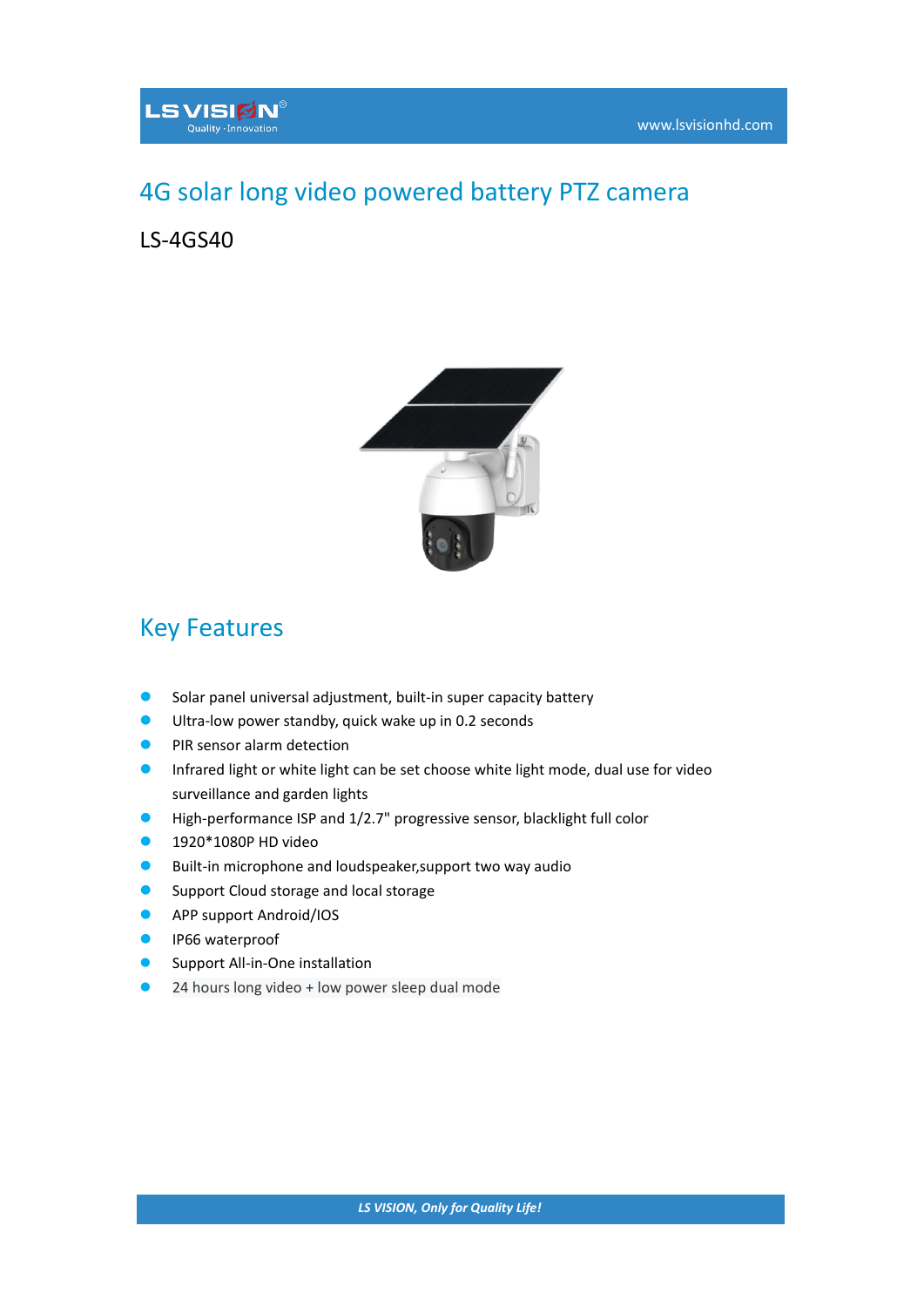## **Specifications**

| <b>Model No.</b>           |                                    | LS-4GS40                                           |
|----------------------------|------------------------------------|----------------------------------------------------|
| <b>General</b>             | Main processor                     | Ingenic-T31ZL                                      |
|                            | Operation<br><b>APP</b><br>System  | Android, IOS                                       |
|                            | Image Senor                        | 1/2.7" Image Sensor                                |
|                            | Compression                        | H.264+/H.265                                       |
|                            | Resolution                         | 1920*1080 1080P                                    |
| <b>Internet Connection</b> | 4G                                 | TD-LTE, TD-LTE / LTE FDD TD-LTE / LTE-FDD          |
|                            | 4G Version                         | European version: FDD-LTE<br>B1/B2/B3/B5/B7/B8/B20 |
|                            | <b>Detection Mode</b>              | TDD-LTE B38/B40/B41(120MHz)<br>PIR+Human detection |
| <b>Alarm</b>               | Detection                          | $0^{\sim}$ 12M                                     |
|                            | Distance<br>Detect Angle           | 95°                                                |
|                            | Alarm Mode                         | Realtime calling or push message                   |
| <b>PTZ</b>                 | PTZ Angle                          | Horizontal 355 ° Vertica 90°                       |
|                            | Speed                              | Horizontal 55 °/S Vertical 40°/S                   |
| <b>Night Vision</b>        | Full color night                   | 0.001 Lux                                          |
|                            | vision<br>IR LED                   | infrared LED 30M IR distance                       |
|                            | White light LED                    | white light LED 30M distance                       |
| <b>Audio</b>               | Built-in<br>speaker<br>(input)     | 3W                                                 |
|                            | Built-in<br>microphone<br>(output) | voice monitoring distance 20M                      |
| <b>Lens</b>                | Lens                               | 3.6mm                                              |
|                            | Lens Angle                         | 95°                                                |
| <b>Storage</b>             | Cloud Storage                      | storage when alarm recording                       |
|                            | Local Storage                      | TF Card Max 128G                                   |

*LS VISION, Only for Quality Life!*